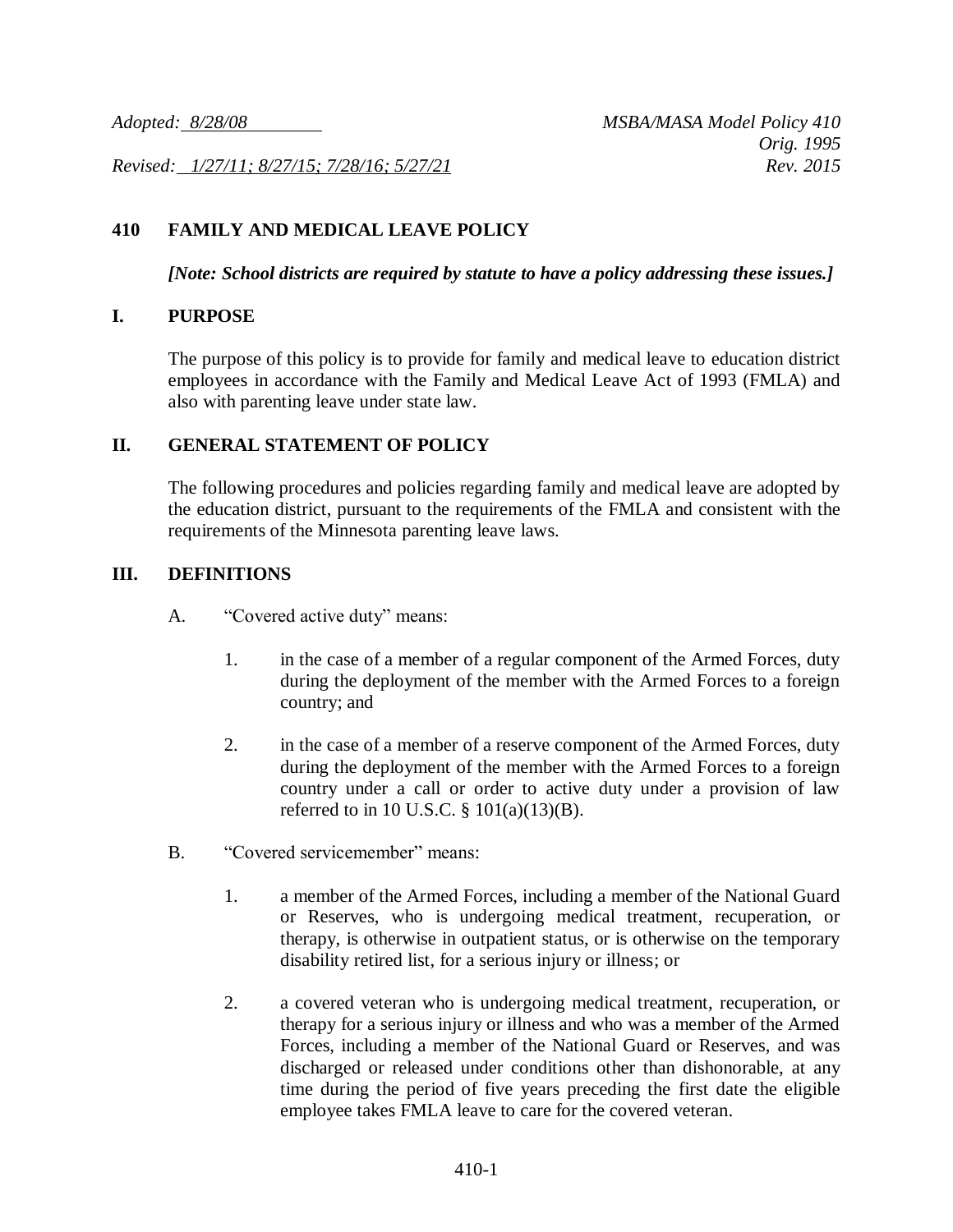- C. "Eligible employee" means an employee who has been employed by the education district for a total of at least 12 months and who has been employed for at least 1,250 hours of service during the 12-month period immediately preceding the commencement of the leave. An employee returning from fulfilling his or her Uniformed Services Employment and Reemployment Rights Act (USERRA) covered service obligation shall be credited with the hours of service that would have been performed but for the period of absence from work due to or necessitated by USERRA-covered service. In determining whether the employee met the hours of service requirement, and to determine the hours that would have been worked during the period of absence from work due to or necessitated by USERRA-covered service, the employee's pre-service work schedule can generally be used for calculations. While the 12 months of employment need not be consecutive, employment periods prior to a break in service of seven years or more may not be counted unless the break is occasioned by the employee's fulfillment of his or her USERRA-covered service obligation or a written agreement, including a collective bargaining agreement, exists concerning the education district's intention to rehire the employee after the break in service.
- D. "Military caregiver leave" means leave taken to care for a covered servicemember with a serious injury or illness.
- E. "Next of kin of a covered servicemember" means the nearest blood relative other than the covered servicemember's spouse, parent, son, or daughter, in the following order of priority: blood relatives who have been granted legal custody of the covered servicemember by court decree or statutory provisions, brothers and sisters, grandparents, aunts and uncles, and first cousins, unless the covered servicemember has specifically designated in writing another blood relative as his or her nearest blood relative for purposes of military caregiver leave under the FMLA. When no such designation is made and there are multiple family members with the same level of relationship to the covered servicemember, all such family members shall be considered the covered servicemember's next of kin, and the employee may take FMLA leave to provide care to the covered servicemember, either consecutively or simultaneously. When such designation has been made, the designated individual shall be deemed to be the covered servicemember's only next of kin.
- F. "Outpatient status" means, with respect to a covered servicemember who is a current member of the Armed Forces, the status of a member of the Armed Forces assigned to:
	- 1. a military medical treatment facility as an outpatient; or
	- 2. a unit established for the purpose of providing command and control of members of the Armed Forces receiving care as outpatients.
- G. "Qualifying exigency" means a situation where the eligible employee seeks leave for one or more of the following reasons: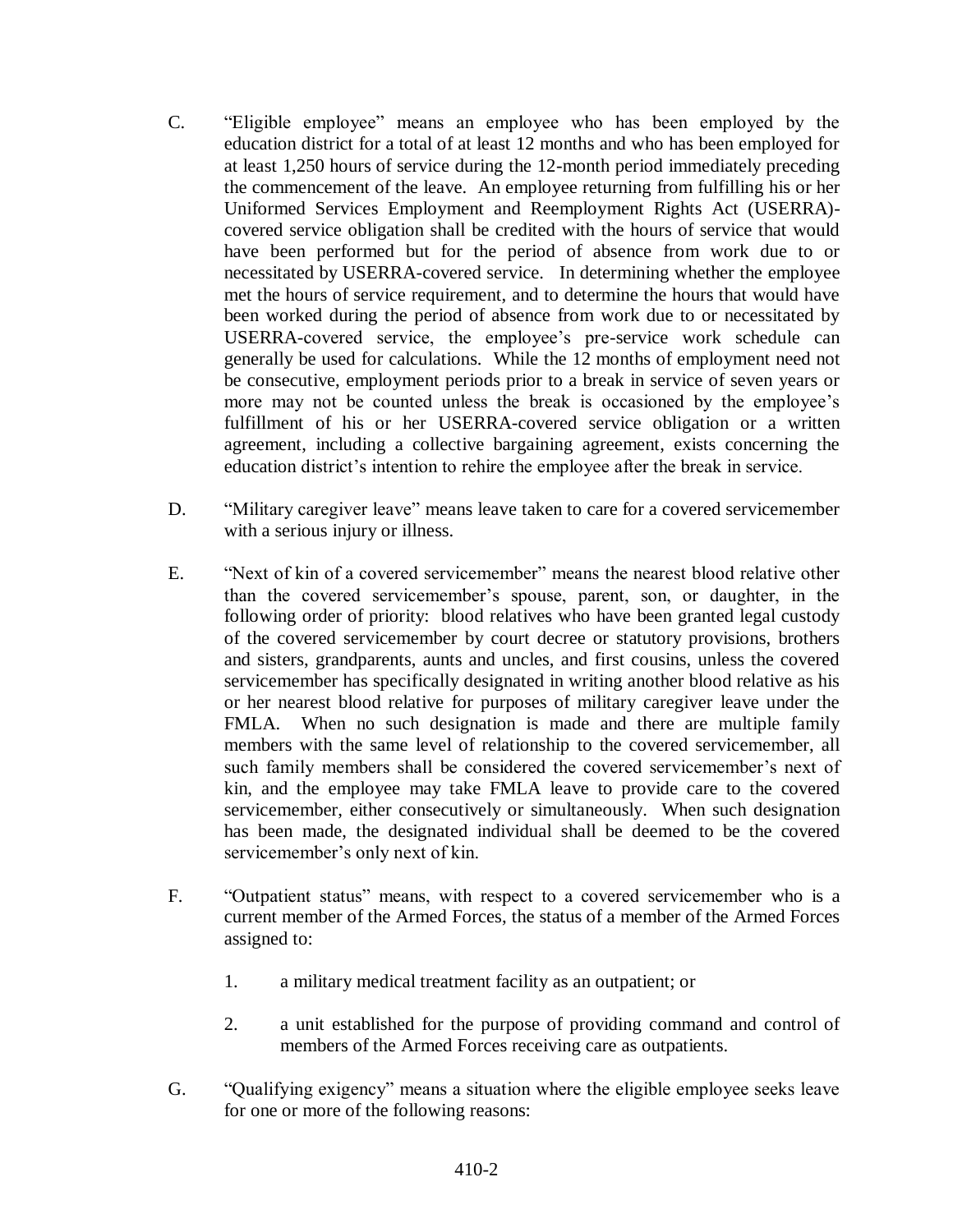- 1. to address any issues that arise from a short-notice deployment (seven calendar days or less) of a covered military member;
- 2. to attend military events and related activities of a covered military member;
- 3. to address issues related to childcare and school activities of a covered military member's child;
- 4. to address financial and legal arrangements for a covered military member;
- 5. to attend counseling provided by someone other than a health care provider for oneself, a covered military member, or his/her child;
- 6. to spend up to 15 calendar days with a covered military member who is on short-term, temporary rest and recuperation leave during a period of deployment;
- 7. to attend post-deployment activities related to a covered military member;
- 8. to address parental care needs; and
- 9. to address other events related to a covered military member that both the employee and education district agree is a qualifying exigency.
- H. "Serious health condition" means an illness, injury, impairment, or physical or mental condition that involves:
	- 1. inpatient care in a hospital, hospice, or residential medical care facility; or
	- 2. continuing treatment by a health care provider.
- I. "Spouse" means a husband or wife. For purposes of this definition, husband or wife refers to the other person with whom an individual entered into marriage as defined or recognized under state law for purposes of marriage in the state in which the marriage was entered into or, in the case of a marriage entered into outside of any state, if the marriage is valid in the place where entered into and could have been entered into in at least one state. This definition includes an individual in a same-sex or common law marriage that either: (1) was entered into in a state that recognizes such marriages; or (2) if entered into outside of any state, is valid in the place where entered into and could have been entered into in at least one state.
- J. "Veteran" has the meaning given in 38 U.S.C. § 101.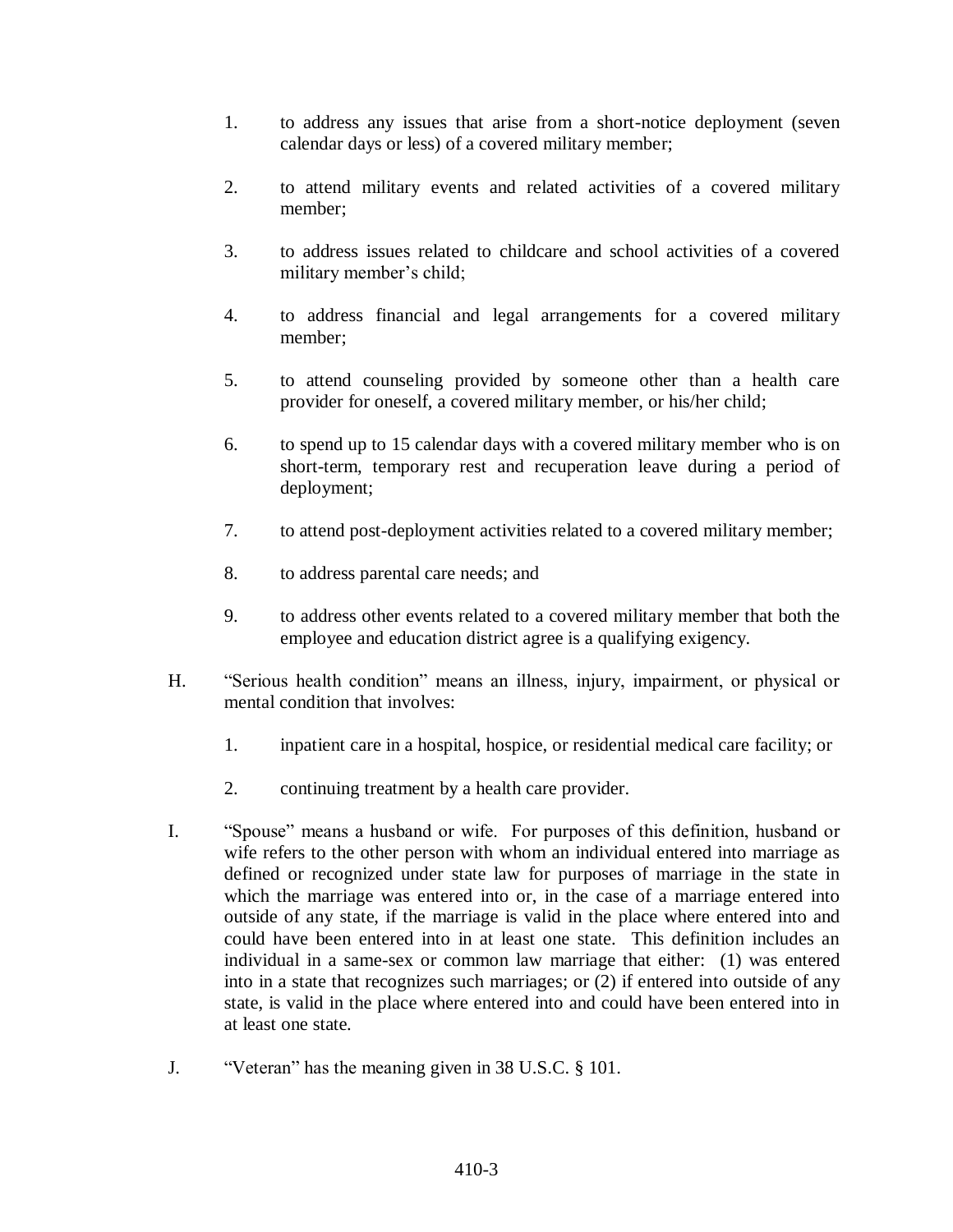# **IV. LEAVE ENTITLEMENT**

## A. Twelve-week Leave under Federal Law

- 1. Eligible employees are entitled to a total of 12 work weeks of unpaid family or medical leave during the applicable 12-month period as defined below, plus any additional leave as required by law. Leave may be taken for one or more of the following reasons in accordance with applicable law:
	- a. birth of the employee's child and to care for such child;
	- b. placement of an adopted or foster child with the employee;
	- c. to care for the employee's spouse, son, daughter, or parent with a serious health condition;
	- d. the employee's serious health condition makes the employee unable to perform the functions of the employee's job; and/or
	- e. any qualifying exigency arising from the employee's spouse, son, daughter, or parent being on covered active duty, or notified of an impending call or order to covered active duty in the Armed Forces.
- 2. For the purposes of this policy, "year" is defined as a rolling 12-month period measured backward from the date an employee's leave is to commence.
- 3. An employee's entitlement to FMLA leave for the birth, adoption, or foster care of a child expires at the end of the 12-month period beginning on the date of the birth or placement.
- 4. A "serious health condition" typically requires either inpatient care or continuing treatment by or under the supervision of a health care provider, as defined by applicable law. Family and medical leave generally is not intended to cover short-term conditions for which treatment and recovery are very brief.
- 5. A "serious injury or illness," in the case of a member of the Armed Forces, including a member of the National Guard or Reserves, means:
	- a. injury or illness that was incurred by the member in the line of duty on active duty in the Armed Forces or that existed before the beginning of the member's active duty and was aggravated by service in the line of duty on active duty in the Armed Forces and that may render the member medically unfit to perform the duties of the member's office, grade, rank, or rating; and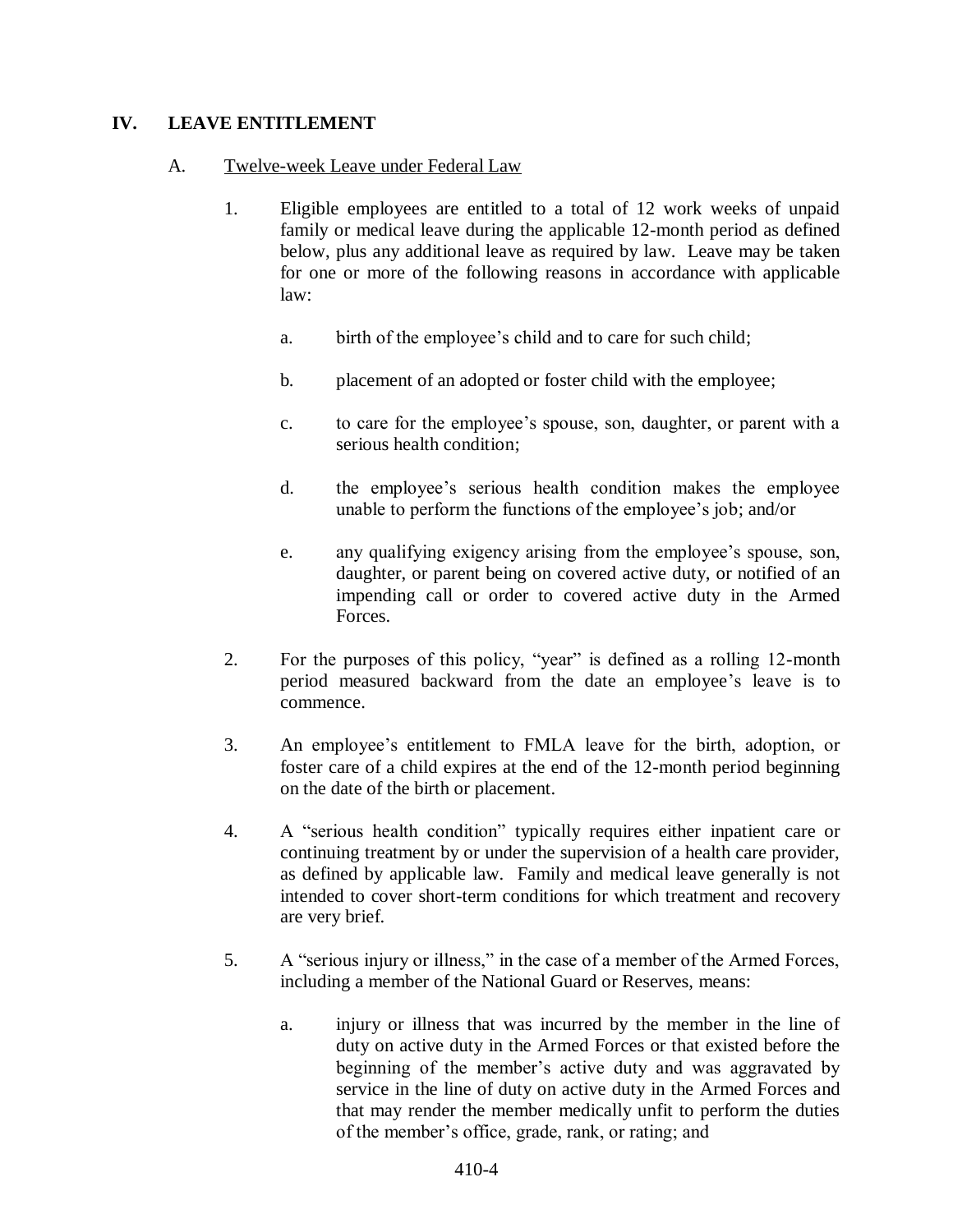- b. in the case of a covered veteran who was a member of the Armed Forces, including a member of the National Guard or Reserves, at any time, during the period of five years preceding the date on which the veteran undergoes the medical treatment, recuperation, or therapy, means a qualifying injury or illness that was incurred by the member in the line of duty on active duty in the Armed Forces or that existed before the beginning of the member's active duty and was aggravated by service in the line of duty in the Armed Forces and that manifested itself before or after the member became a veteran, and is:
	- (1) a continuation of a serious injury or illness that was incurred or aggravated when the covered veteran was a member of the Armed Forces and rendered the servicemember unable to perform the duties of the service member's office, grade, rank, or rating; or
	- (2) a physical or mental condition for which the covered veteran has received a U.S. Department of Veterans Affairs Service-Related Disability (VASRD) rating of 50 percent or greater and such VASRD rating is based, in whole or in part, on the condition precipitating the need for military caregiver leave; or
	- (3) a physical or mental condition that substantially impairs the covered veteran's ability to secure or follow a substantially gainful occupation by reason of a disability or disabilities related to military service, or would do so absent treatment; or
	- (4) an injury, including a psychological injury, on the basis of which the covered veteran has been enrolled in the Department of Veterans Affairs Program of Comprehensive Assistance for Family Caregivers.
- 6. Eligible spouses employed by the education district are limited to an aggregate of 12 weeks of leave during any 12-month period for the birth and care of a newborn child or adoption of a child, the placement of a child for foster care, or to care for a parent. This limitation for spouses employed by the education district does not apply to leave taken: by one spouse to care for the other spouse who is seriously ill; to care for a child with a serious health condition; because of the employee's own serious health condition; or pursuant to Paragraph IV.A.1.e. above.
- 7. Depending on the type of leave, intermittent or reduced schedule leave may be granted in the discretion of the education district or when medically necessary. However, part-time employees are only eligible for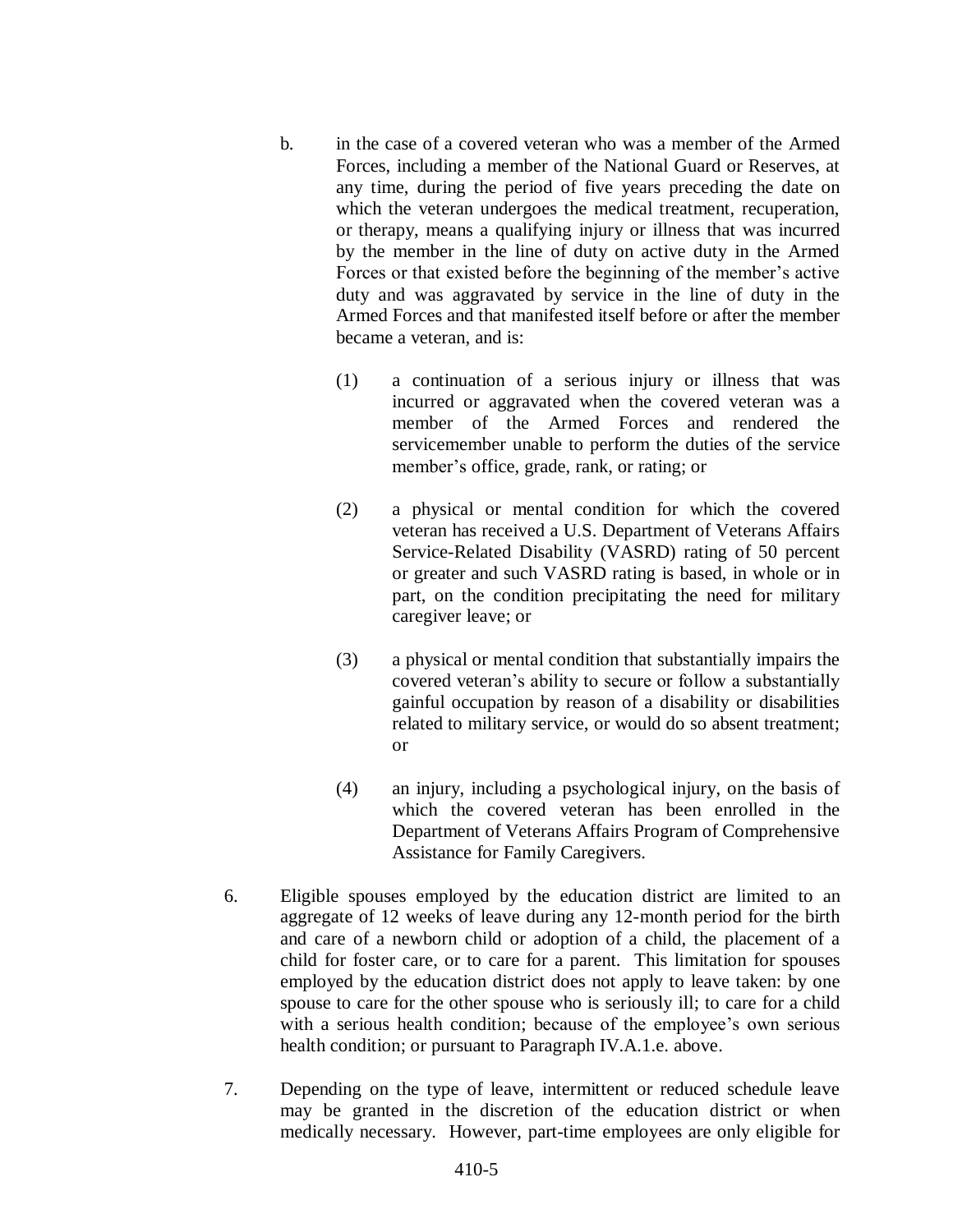a pro-rata portion of leave to be used on an intermittent or reduced schedule basis, based on their average hours worked per week. Where an intermittent or reduced schedule leave is foreseeable based on planned medical treatment, the education district may transfer the employee temporarily to an available alternative position for which the employee is qualified and which better accommodates recurring periods of leave than does the employee's regular position, and which has equivalent pay and benefits.

- 8. If an employee requests a leave for the serious health condition of the employee or the employee's spouse, child, or parent, the employee will be required to submit sufficient medical certification. In such a case, the employee must submit the medical certification within 15 days from the date of the request or as soon as practicable under the circumstances.
- 9. If the education district has reason to doubt the validity of a health care provider's certification, it may require a second opinion at the education district's expense. If the opinions of the first and second health care providers differ, the education district may require certification from a third health care provider at the education district's expense. An employee may also be required to present a certification from a health care provider indicating that the employee is able to return to work.
- 10. Requests for leave shall be made to the education district. When leave relates to an employee's spouse, son, daughter, parent, or covered servicemember being on covered active duty, or notified of an impending call or order to covered active duty pursuant to Paragraph IV.A.1.e. above, and such leave is foreseeable, the employee shall provide reasonable and practical notice to the education district of the need for leave. For all other leaves, employees must give 30 days' written notice of a leave of absence where practicable. The failure to provide the required notice may result in a delay of the requested leave. Employees are expected to make a reasonable effort to schedule leaves resulting from planned medical treatment so as not to disrupt unduly the operations of the education district, subject to and in coordination with the health care provider.
- 11. The education district may require that a request for leave under Paragraph IV.A.1.e. above be supported by a copy of the covered military member's active duty orders or other documentation issued by the military indicating active duty or a call to active duty status and the dates of active duty service. In addition, the education district may require the employee to provide sufficient certification supporting the qualifying exigency for which leave is requested.
- 12. During the period of a leave permitted under this policy, the education district will provide health insurance under its group health plan under the same conditions coverage would have been provided had the employee not taken the leave. The employee will be responsible for payment of the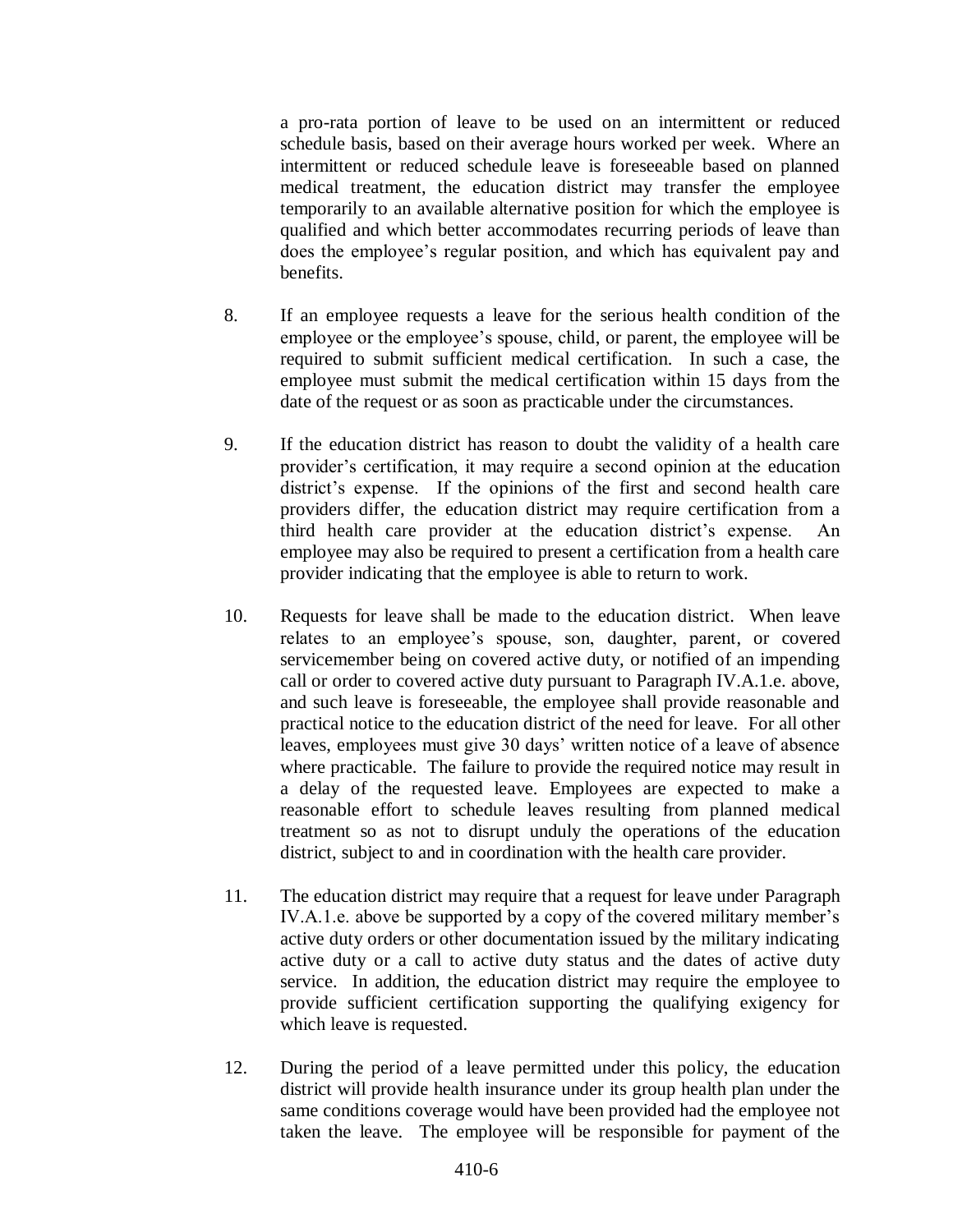employee contribution to continue group health insurance coverage during the leave. An employee's failure to make necessary and timely contributions may result in termination of coverage. An employee who does not return to work after the leave may be required, in some situations, to reimburse the education district for the cost of the health plan premiums paid by it.

13. The education district may request or require the employee to substitute accrued paid leave for any part of the 12-week period. Employees may be allowed to substitute paid leave for unpaid leave by meeting the requirements set out in the administrative directives and guidelines established for the implementation of this policy, if any. Employees eligible for leave must comply with the family and medical leave directives and guidelines prior to starting leave. The executive director shall be responsible to develop directives and guidelines as necessary to implement this policy. Such directives and guidelines shall be submitted to the education district board for annual review.

The education district shall comply with written notice requirements as set forth in federal regulations.

14. Employees returning from a leave permitted under this policy are eligible for reinstatement in the same or an equivalent position as provided by law. However, the employee has no greater right to reinstatement or to other benefits and conditions of employment than if the employee had been continuously employed during the leave.

#### B. Twelve-week Leave under State Law

An employee who does not qualify for parenting leave under Paragraphs IV.A.1.a. or IV.A.1.b. above may qualify for a 12-week unpaid leave which is available to a biological or adoptive parent in conjunction with the birth or adoption of a child, or to a female employee for prenatal care or incapacity due to pregnancy, childbirth, or related health conditions. The length of the leave shall be determined by the employee but must not exceed 12 weeks unless agreed by the employer. The employee may qualify if he or she has worked for the education district for at least 12 months and has worked an average number of hours per week equal to one-half of the full time equivalent during the 12-month period immediately preceding the leave. This leave is separate and exclusive of the family and medical leave described in the preceding paragraphs but may be reduced by any period of paid parental, disability, personal, or medical, or sick leave, or accrued vacation provided by the employer so that the total leave does not exceed 12 weeks, unless agreed by the employer, or leave taken for the same purpose under the FMLA. The leave taken under this section shall begin at a time requested by the employee. An employee who plans to take leave under this section must give the employer reasonable notice of the date the leave shall commence and the estimated duration of the leave. For leave taken by a biological or adoptive parent in conjunction with the birth or adoption of a child,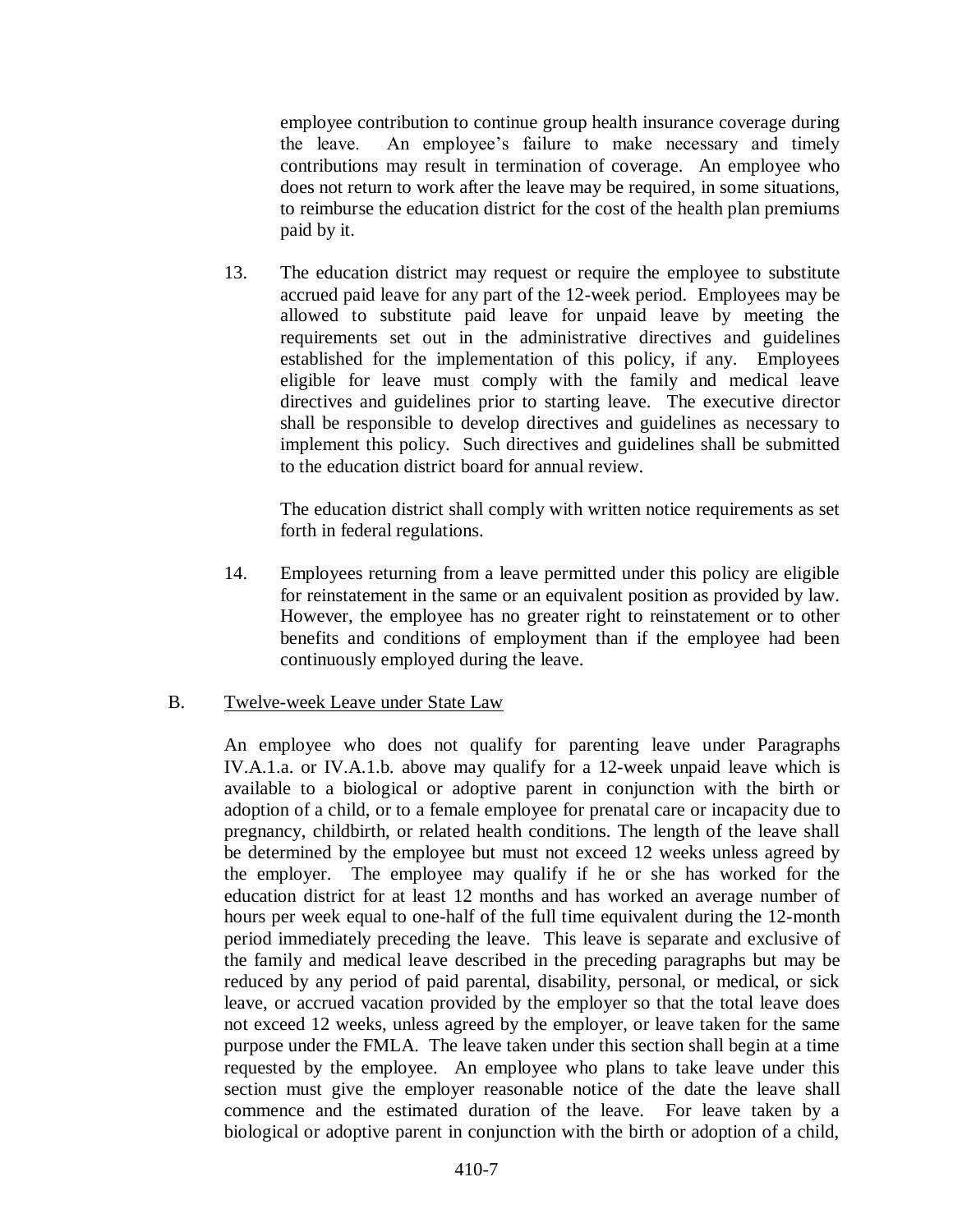the leave must begin within 12 months of the birth or adoption; except that, in the case where the child must remain in the hospital longer than the mother, the leave must begin within 12 months after the child leaves the hospital.

- C. Twenty-six-week Servicemember Family Military Leave
	- 1. An eligible employee who is the spouse, son, daughter, parent, or next of kin of a covered servicemember shall be entitled to a total of 26 work weeks of leave during a 12-month period to care for the servicemember. The leave described in this paragraph shall be available only during a single 12-month period. For purposes of this leave, the need to care for a servicemember includes both physical and psychological care.
	- 2. During a single 12-month period, an employee shall be entitled to a combined total of 26 work weeks of leave under Paragraphs IV.A. and IV.C. above.
	- 3. The 12-month period referred to in this section begins on the first day the eligible employee takes leave to care for a covered servicemember and ends 12 months after that date.
	- 4. Eligible spouses employed by the education district are limited to an aggregate of 26 weeks of leave during any 12-month period if leave is taken for birth of the employee's child or to care for the child after birth; for placement of a child with the employee for adoption or foster care or to care for the child after placement; to care for the employee's parent with a serious health condition; or to care for a covered servicemember with a serious injury or illness.
	- 5. The education district may request or require the employee to substitute accrued paid leave for any part of the 26-week period. Employees may be allowed to substitute paid leave for unpaid leave by meeting the requirements set out in the administrative directives and guidelines established for the implementation of this policy, if any. Employees eligible for leave must comply with the family and medical leave directives and guidelines prior to starting leave.
	- 6. An employee will be required to submit sufficient medical certification issued by the health care provider of the covered servicemember and other information in support of requested leave and eligibility for such leave under this section within 15 days from the date of the request or as soon as practicable under the circumstances.
	- 7. The provisions of Paragraphs IV.A.7., IV.A.10., IV.A.12., IV.A.13., and IV.A.14. above shall apply to leaves under this section.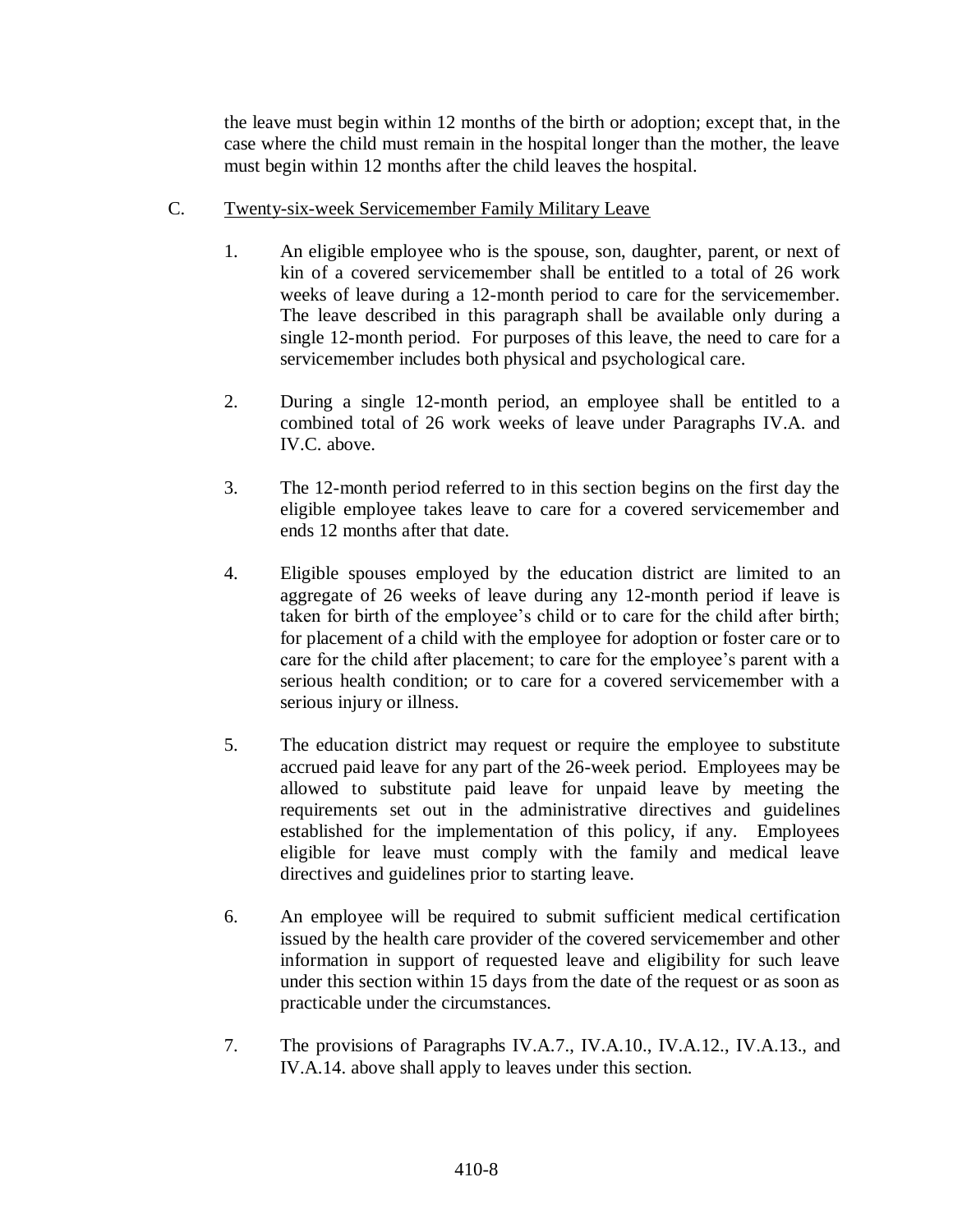# **V. SPECIAL RULES FOR INSTRUCTIONAL EMPLOYEES**

- A. An instructional employee is one whose principal function is to teach and instruct students in a class, a small group, or an individual setting. This includes, but is not limited to, teachers, coaches, driver's education instructors, and special education assistants.
- B. Instructional employees who request foreseeable medically necessary intermittent or reduced work schedule leave greater than 20 percent of the work days in the leave period may be required to:
	- 1. take leave for the entire period or periods of the planned medical treatment; or
	- 2. move to an available alternative position for which the employee is qualified, and which provides equivalent pay and benefits, but not necessarily equivalent duties.
- C. Instructional employees who request continuous leave near the end of a semester may be required to extend the leave through the end of the semester. The number of weeks remaining before the end of a semester does not include scheduled school breaks, such as summer, winter, or spring break.
	- 1. If an instructional employee begins leave for any purpose more than five weeks before the end of a semester and it is likely the leave will last at least three weeks, the education district may require that the leave be continued until the end of the semester.
	- 2. If the employee begins leave for a purpose other than the employee's own serious health condition during the last five weeks of a semester, the education district may require that the leave be continued until the end of the semester if the leave will last more than two weeks or if the employee's return from leave would occur during the last two weeks of the semester.
	- 3. If the employee begins leave for a purpose other than the employee's own serious health condition during the last three weeks of the semester and the leave will last more than five working days, education district may require the employee to continue taking leave until the end of the semester.
- D. The entire period of leave taken under the special rules will be counted as leave. The education district will continue to fulfill the education district's leave responsibilities and obligations, including the obligation to continue the employee's health insurance and other benefits, if an instructional employee's leave entitlement ends before the involuntary leave period expires.